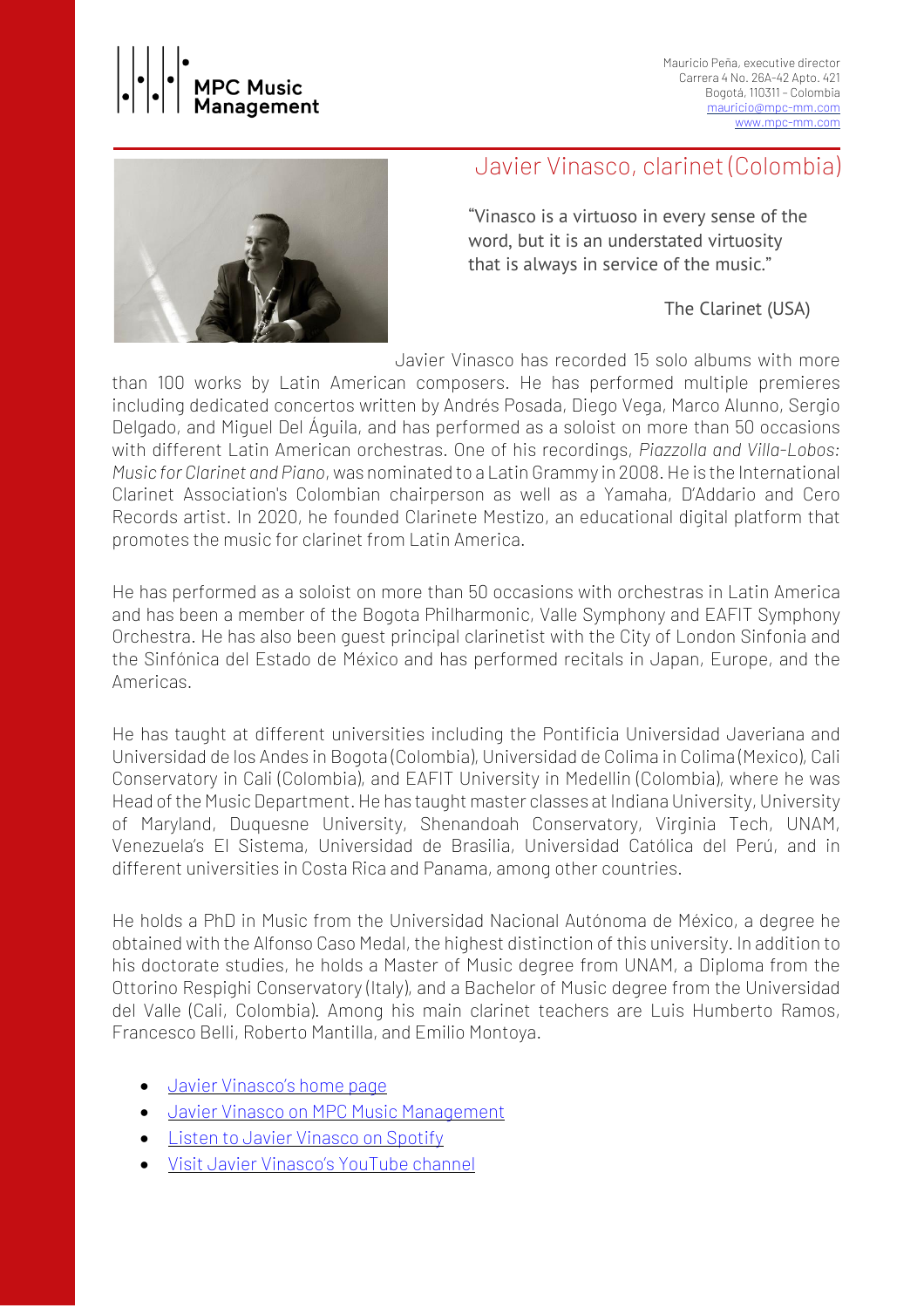

# 2022-2023 SEASON CHAMBER RECITALS WITH PIANO ACCOMPANIMENT

PROGRAM No. 1 – Latin American Reveries (with Carlos Betancur, piano)

A program that reflects Javier's personal journeys making music throughout Latin America

Miguel Del Águila (Uruguay): Pacific Serenade Liduino Pitombeira (Brazil): Fantasia on 'A muié rendêra' Eduardo Gamboa (Mexico): Transparencias Miguel Del Águila (Uruguay): Milonga Itziar Fadrique (Mexico): De luna nueva (dedicated to Javier Vinasco) Carlos Fariñas (Cuba): Sones sencillos Valeria Romero (Argentina): Última luna Diego Vega (Colombia): Clarinet Sonata

#### PROGRAM No. 2 – Clarinet Schools

(with Carlos Betancur or Edith Ruiz, piano) A program that presents the two most prominent clarinet schools: the German school where the clarinet was born and the French school, responsible for making the instrument universal.

#### Germany

Max Reger: Romance in G Clara Schumann (arr: A. Lenaerts): Gedichte aus Liebesfrühling, Op. 37 Johannes Brahms: Sonata Op. 120 No. 2

#### France

Gabriel Pierné: Canzonetta, Op. 19 Claude Debussy: Première rhapsodie Charles Marie Widor: Introduction et rondo, Op. 72 Francis Poulenc: Clarinet Sonata

PROGRAM No. 3 – Great XX Century Clarinet Sonatas (with Edith Ruiz, piano)

Three sonatas that present different trends in the writing for clarinet in the XX Century

Max Reger: Sonata, Op. 107 Mario Castelnuovo-Tedesco: Sonata, Op. 128 Robert Muczynski: Time Pieces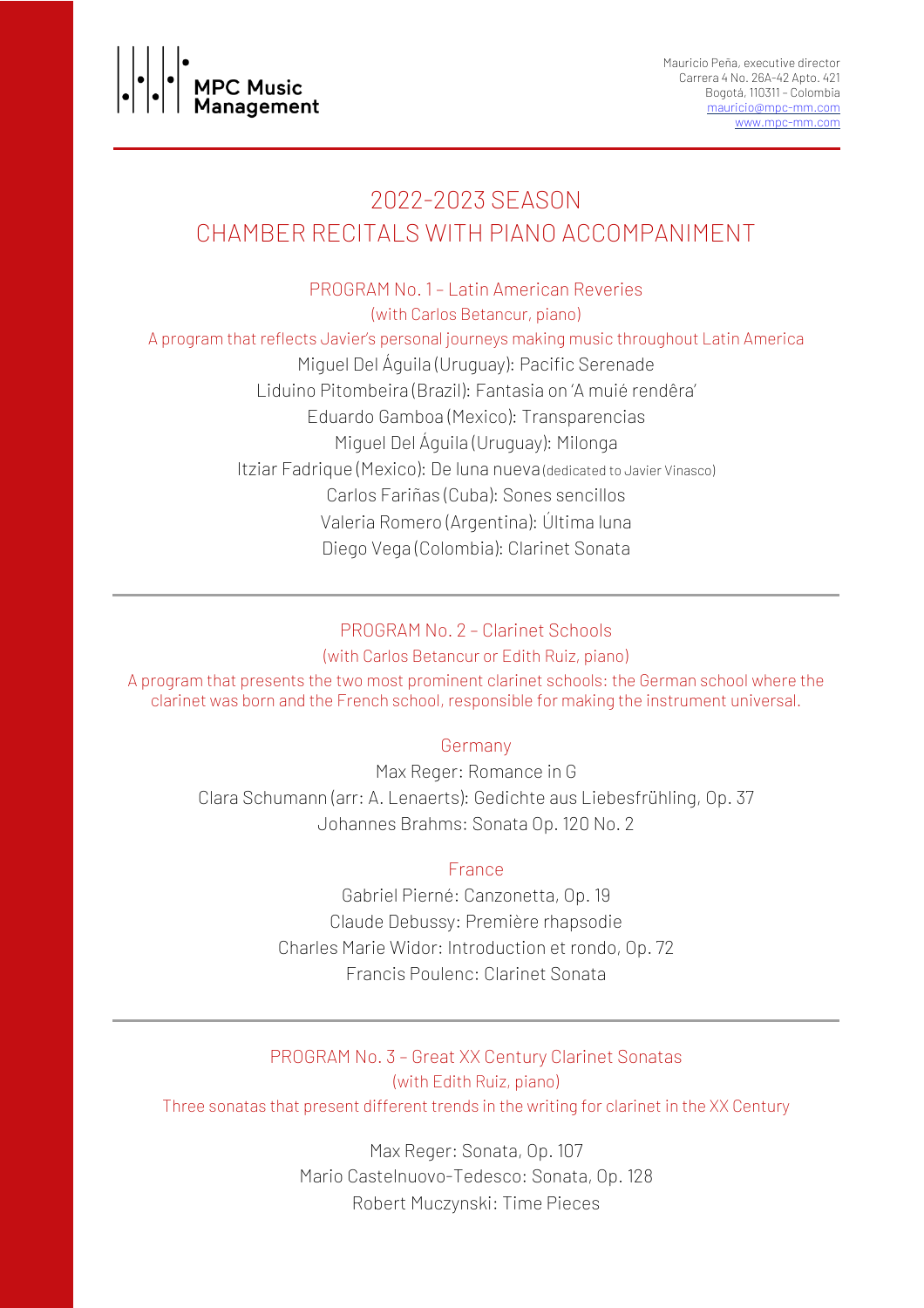

#### PROGRAM No. 4 – From France to Latin America

(with Carlos Betancur or Edith Ruiz, piano)

The highly-recognized and influential French clarinet school is here compared with the Latin American school where the instrument has been present since the XVI Century

> Eduardo Gamboa (Mexico): Reminiscencias Claude Debussy: Première rhapsodie Miguel Del Águila (Uruguay): Pacific Serenade Charles Marie Widor: Introduction et rondo, Op. 72 Miguel Del Águila (Uruguay): Milonga Gabriel Pierné: Canzonetta, Op. 19 Carlos Fariñas (Cuba): Sones sencillos Francis Poulenc: Clarinet Sonata

# CLARINET CONCERTOS (with orchestra)

#### AVAILABLE FOR THE 2022-2023 SEASON

Wolfgang Amadeus Mozart: Concerto in A major KV622 Carl Nielsen: Concerto, Op. 57 Carl Maria von Weber: Concerto No. 1 in Fm, Op. 73 Miguel Del Águila: Silence, for clarinet and string orchestra (dedicated to Javier Vinasco) Diego Vega: Clarinet Concerto (dedicated to Javier Vinasco) Astor Piazzolla (arr. Juan D. Osorio): Histoire du tango (arr. for clarinet and string orchestra)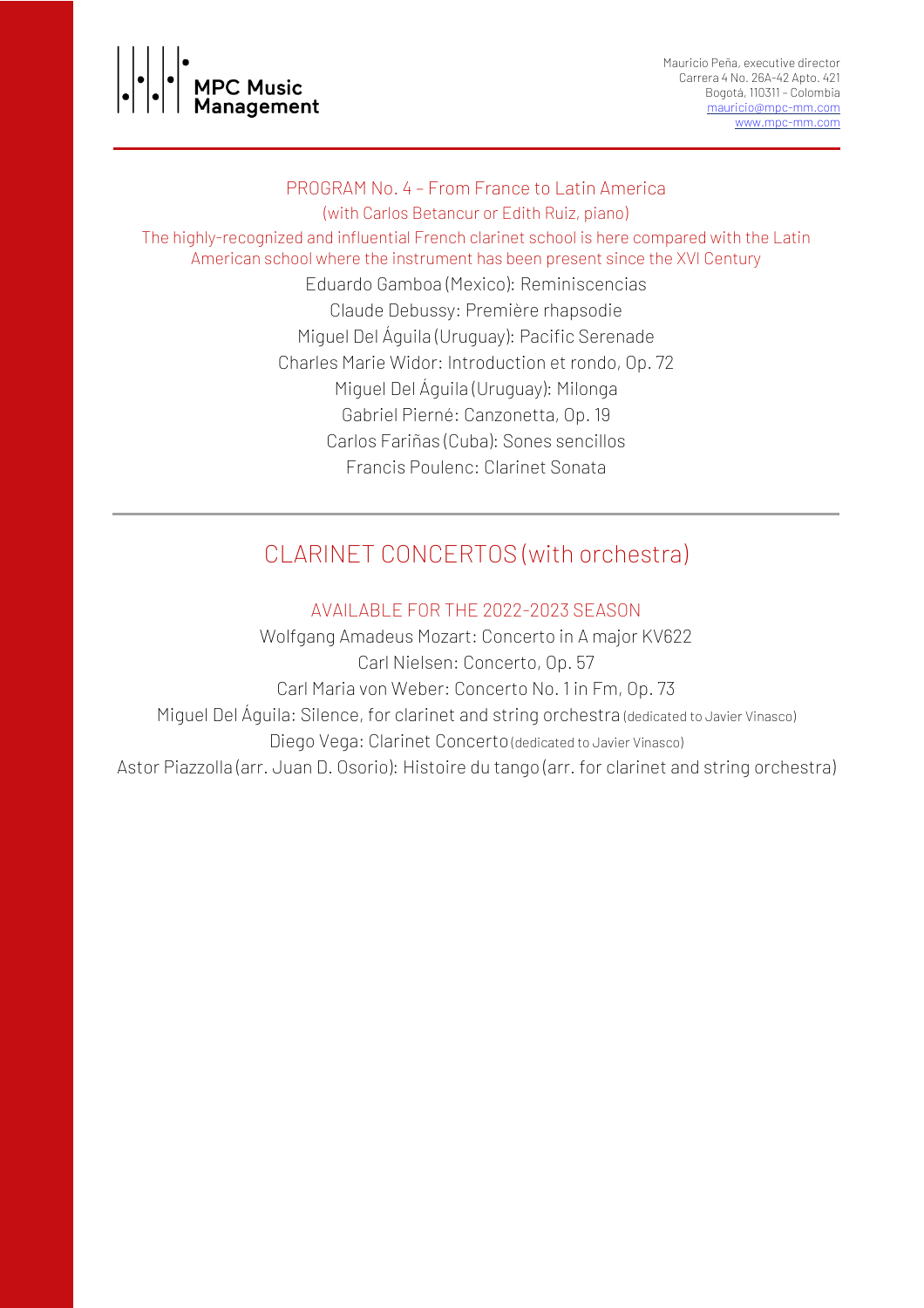

# 2023-2024 SEASON CHAMBER RECITALS WITH PIANO ACCOMPANIMENT

PROGRAM No. 1 – Diverse Latin America (with Carlos Betancur, piano) A portrait of Latin America's diversity, cultural richness and multiple influences Luis Antonio Escobar (Colombia): Fantasia Carlos Guastavino (Argentina): Rosita Iglesias Sergio Delgado (Costa Rica): Dance On Miguel Del Águila (Uruguay): Malambo Gabriela Ortiz (Mexico): Divertimento Roberto Sierra (Puerto Rico): Sonata Arturo Márquez (Mexico): Zarabandeo

> PROGRAM No. 2 – Always Clarinet (with Carlos Betancur or Edith Ruiz, piano) A wonderful collection of clarinet works by female composers from Europe, North and South America.

Clara Schumann (arr: A. Lenaerts): Gedichte aus Liebesfrühling, Op. 37 Ida Gotkovsky: Image de Norvège Marie Nelson Bennett: Sonata Gabriela Ortiz: Mambo Ninon (originally for saxophone and piano) Itziar Fadrique: De luna nueva (dedicated to Javier Vinasco) Amy Beach: Three Pieces, Op. 40 (originally for violin) Adriana Guzmán: New work being written for Javier Vinasco

PROGRAM No. 3 – Migrants (with Edith Ruiz, piano) Works by different composers who, for one reason or another, left Europe or Latin America and settled in the United States

> Talivaldis Kenins: Divertimento Mario Castelnuovo-Tedesco: Sonata, Op. 128 Diego Vega: Clarinet Sonata Roberto Sierra: Cinco bocetos Miguel Del Águila: Malambo